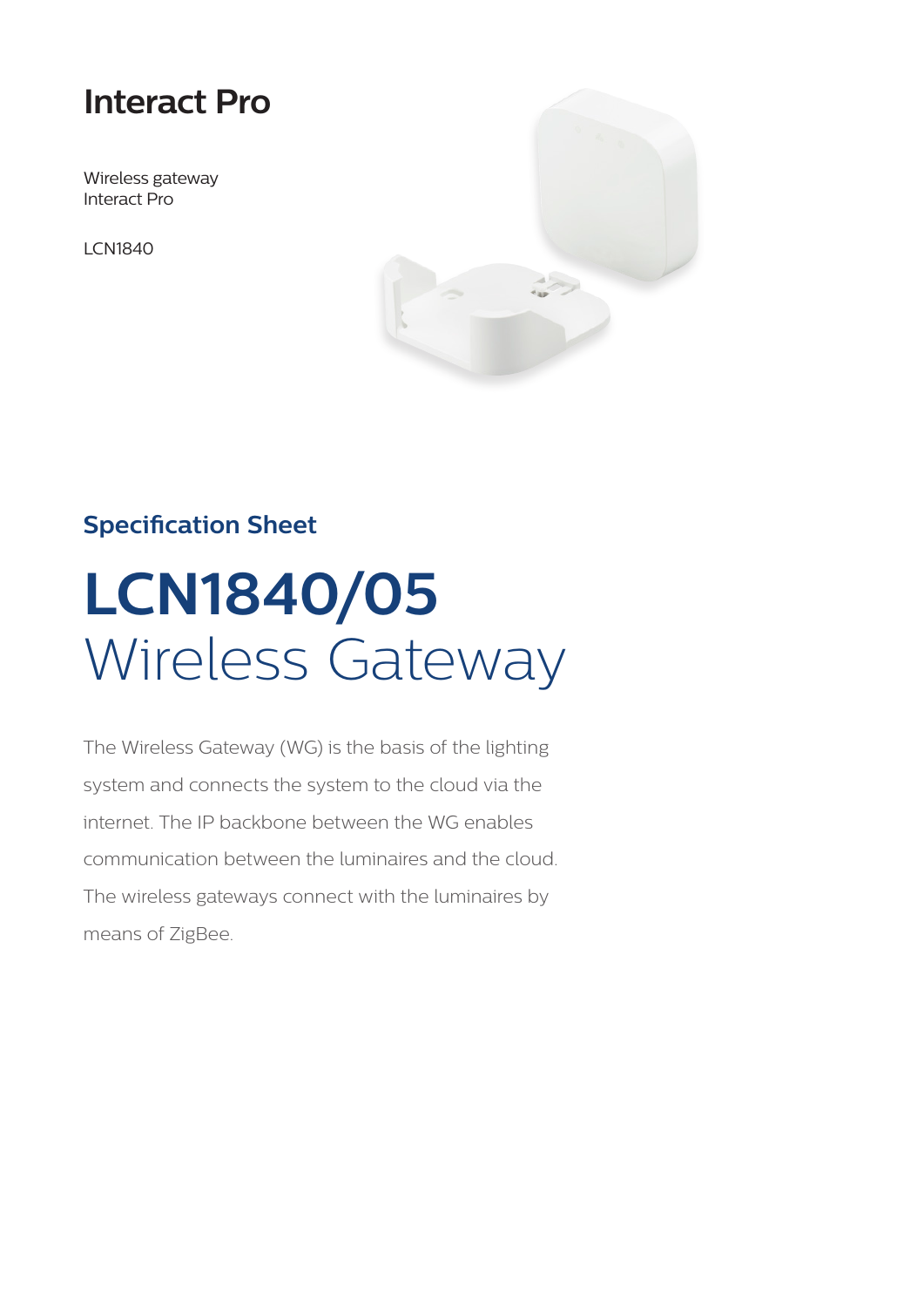# **LCN1850/05**

# **Product description**

The WG features an easy commissioning process during initial installation and is ready for later expansions.

The WG is powered by a 5 Vdc Class 2/SELV power adapter. The system is easily scaled up by connecting multiple WGs over Ethernet.

Wireless communication complies with the ZigBee Pro standard (IEEE 802.15.4, WPAN) in the 2.4 GHz frequency band. The WG must be placed within 10 m (33 ft.) from one or more of the ZigBee luminaires to form a mesh network. Communication between Philips Lighting wireless devices and the WG is encrypted, as well as the communication between the WG and the devices on the Interact Pro network.

The WG establishes a secure wireless ZigBee connection with at average 150 end points. The wireless connections allows for bidirectional control and sensor data exchange between the end points and the Interact Pro network.

# **Dimensions**



# **Features and benefits**

- White enclosure, mounting bracket
- 3 LED indicators for feedback on power, connectivity, and communication
- Has unique QR code for install and commissioning
- Controls associated end points without access to cloud (lighting behavior)
- Lighting behavior of end devices remains operational upon failure
- Can be remotely managed, upgraded, and controlled
- The underlying lighting network will implement graceful degradation upon failures
- Secure wireless communication based on the ZigBee PRO standard (IEEE 802.15.4, WPAN) operating at 2.4GHz radio frequency (RF).
- Functions for the WG and all connected devices can be modified with software configurable settings.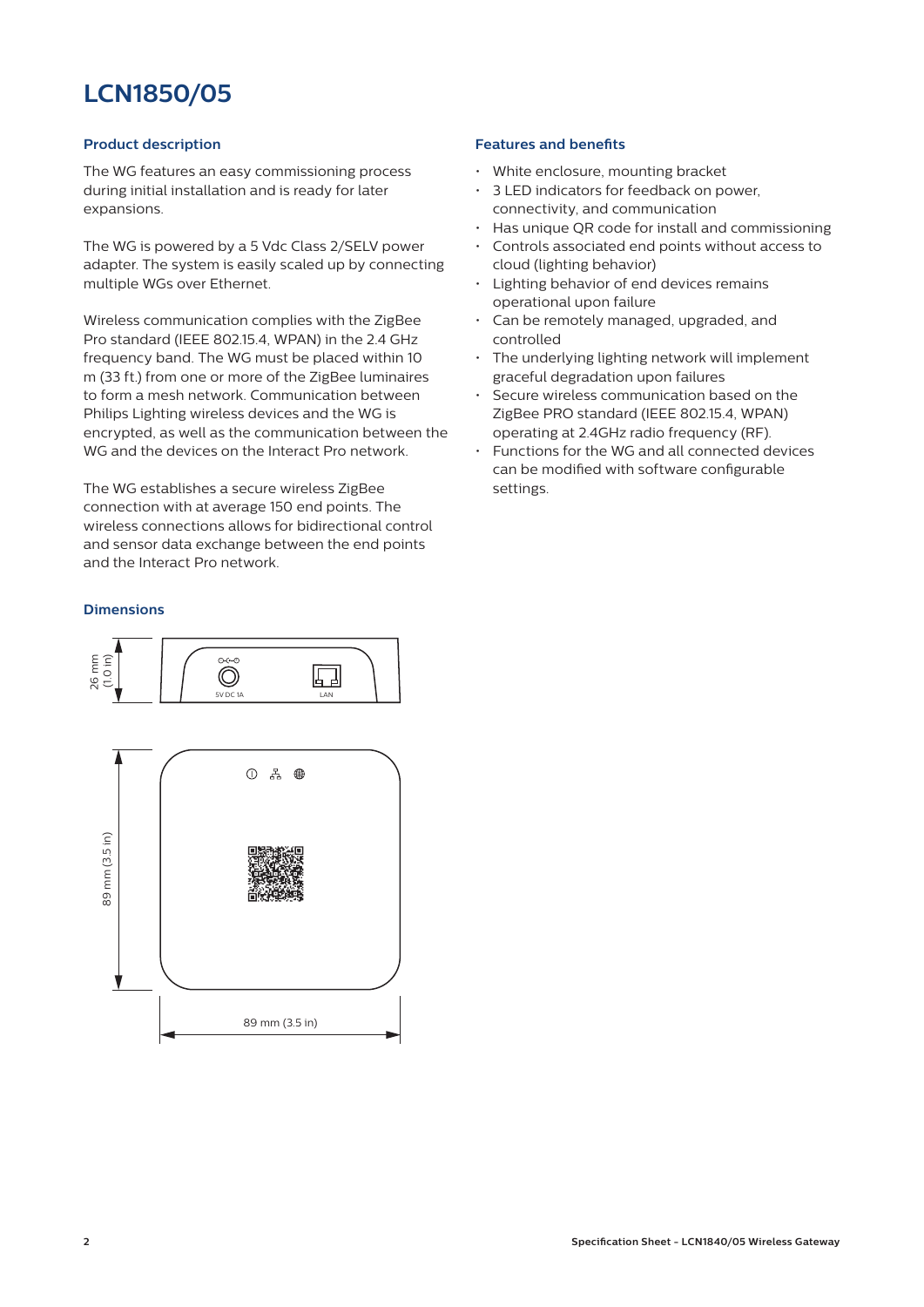# **Wireless communication**

The Wireless network is based on the ZigBee PRO standard (IEEE 802.15.4, WPAN) which is targeted at radio-frequency (RF) applications and operates at 2.4 GHz. The ZigBee protocol enables fully distributed peer-to-peer communication models. This means no master/ slave relationship whereby the application is divided over the devices in the network. Every device knows how it functions within the network. The result is that if one device does not function (removed or defect), the remaining devices keep functioning as intended.

The network is based on a mesh network, so devices pass on the received commands. The distance between the devices should not exceed 10 m (33 ft.). The advantage of a mesh network is the capability for self-healing routing, enabling automatic route discovery over the mesh network. ZigBee has tolerance for a large number of co-located networks due to use of multiple communication channels and CSMA-CA channel access. The commands have network security according to AES 128-bits network encryption. Other connected lighting wireless devices like the kinetically-powered ZigBee Green Power (ZGP) Switches make use of the same protocol so they can be combined to interact in a seamless way. The WG supports encrypted and secure wireless network communication. Third party ZigBee devices can only join the ZigBee network if their unique identifiers are explicitly enabled in the Interact Pro system.

#### D **Note**

Wireless signals may be subject to radio frequency interference.



#### **Electrical diagram**

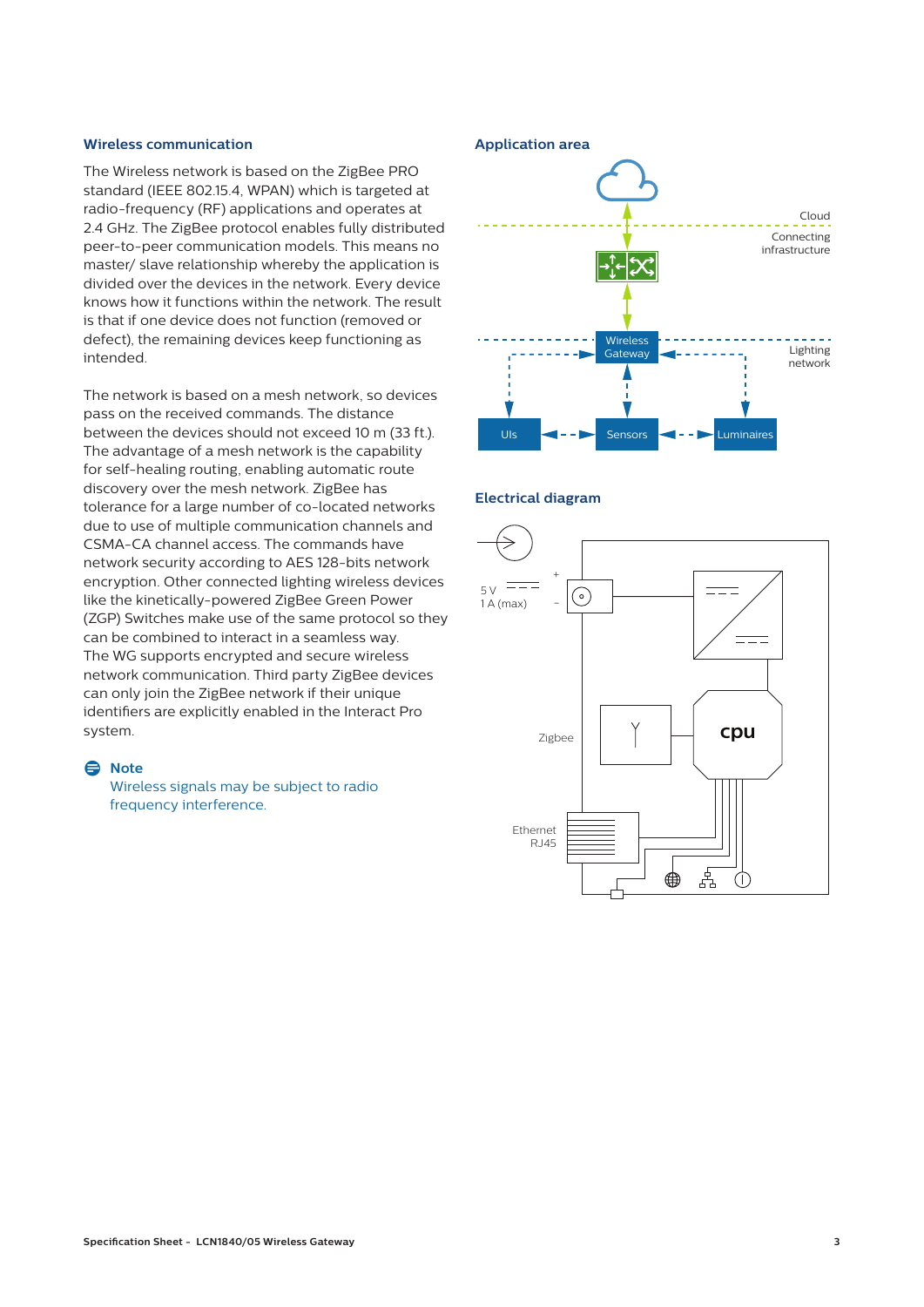# **Specifications**

# **Controller LCN1840**

# **General Characteristics**

| Supply options                             |                                                           |  |  |  |
|--------------------------------------------|-----------------------------------------------------------|--|--|--|
| Commercial grade<br>regulated power supply | In: 100-240 Vac, 50/60 Hz<br>Out: 5 Vdc Class 2/SELV; 1 A |  |  |  |
| Allowed supply ripple                      | Max. 0.5 Vpp                                              |  |  |  |
| Power consumption                          | $Max$ 25 W                                                |  |  |  |
| Communication ports                        | 10/100BaseT Ethernet port<br>ZigBee port                  |  |  |  |
| Supported Ethernet<br>protocols            | IPv6. TCP. UDP                                            |  |  |  |

#### Environmental conditions operating

| Ambient temperature<br>range | $-20$ to 45 °C ( $-4$ to 113 °F)                       |  |  |
|------------------------------|--------------------------------------------------------|--|--|
|                              | Relative humidity range $\pm 0$ to 80%, non-condensing |  |  |

# Environmental conditions storage

| Temperature range | $-40$ to 80 °C (-40 to 176 °F)                    |
|-------------------|---------------------------------------------------|
|                   | Relative humidity range 10 to 90%, non-condensing |

#### Connector type

| Supply in              | 1x DC plug 5.5 mm (0.2 in) 000               |
|------------------------|----------------------------------------------|
| <b>Ethernet</b>        | R.J45                                        |
| Wireless Communication | ZigBee PRO standard<br>(IEEE 802.15.4, WPAN) |
| Housing                |                                              |

# Material ABS Color Signal white (RAL9003)  $91 \times 91 \times 26$  mm  $(3.6 \times 3.6 \times 1)$  in) Dimensions (length, width, height) Weight 95 g (0.21 lb)



| Power Adapter | Power Plug SELV/Class2<br>Exchangeable Plugs for EU & |  |
|---------------|-------------------------------------------------------|--|
|               | NA mains socket                                       |  |
|               | Universal Mains 100-240 VAC                           |  |
|               | 50/60 Hz                                              |  |
|               | Length of cable 1.5m                                  |  |
|               |                                                       |  |

# Mounting bracket

| Material                              | <b>ARS</b>                                                          |
|---------------------------------------|---------------------------------------------------------------------|
| Color                                 | Signal white (RAL9003)                                              |
| Dimensions (length,<br>width, height) | $97 \times 97 \times 34$ mm (3.8 $\times$ 3.8 $\times$<br>$1.3$ in) |
| User Controls                         | Reset Push Button.<br>Status LEDs (Power, Network,<br>Portal)       |

# **Regulatory compliance**

| Certifications | UL, CE, FCC, IC |
|----------------|-----------------|
|                |                 |

#### Approbation (Europe)

| <b>R&amp;TTE RF</b>               | ETSI EN 300 328                                                    |
|-----------------------------------|--------------------------------------------------------------------|
|                                   | EN 62331                                                           |
| R&TTE EMC                         | ETSI EN 301 489-1/17<br>EN 55022<br>EN 55024<br><b>FN 55032</b>    |
| Approbation (US &<br>Canada)      | FCC Part 15.247; 15.107; 15.109<br><b>IC RSS-247</b><br>$ICFS-003$ |
| Safety                            | EN 60950-1<br>(UL60950-1& CAN/CSA-C22.2<br>No. 60950-1-07)         |
| Immunity                          | IEC 61000-4-2, 3, 4, 5, 6, 8, 11                                   |
| Reliability                       | IFC60068                                                           |
| Environmental standard ROHS/Reach |                                                                    |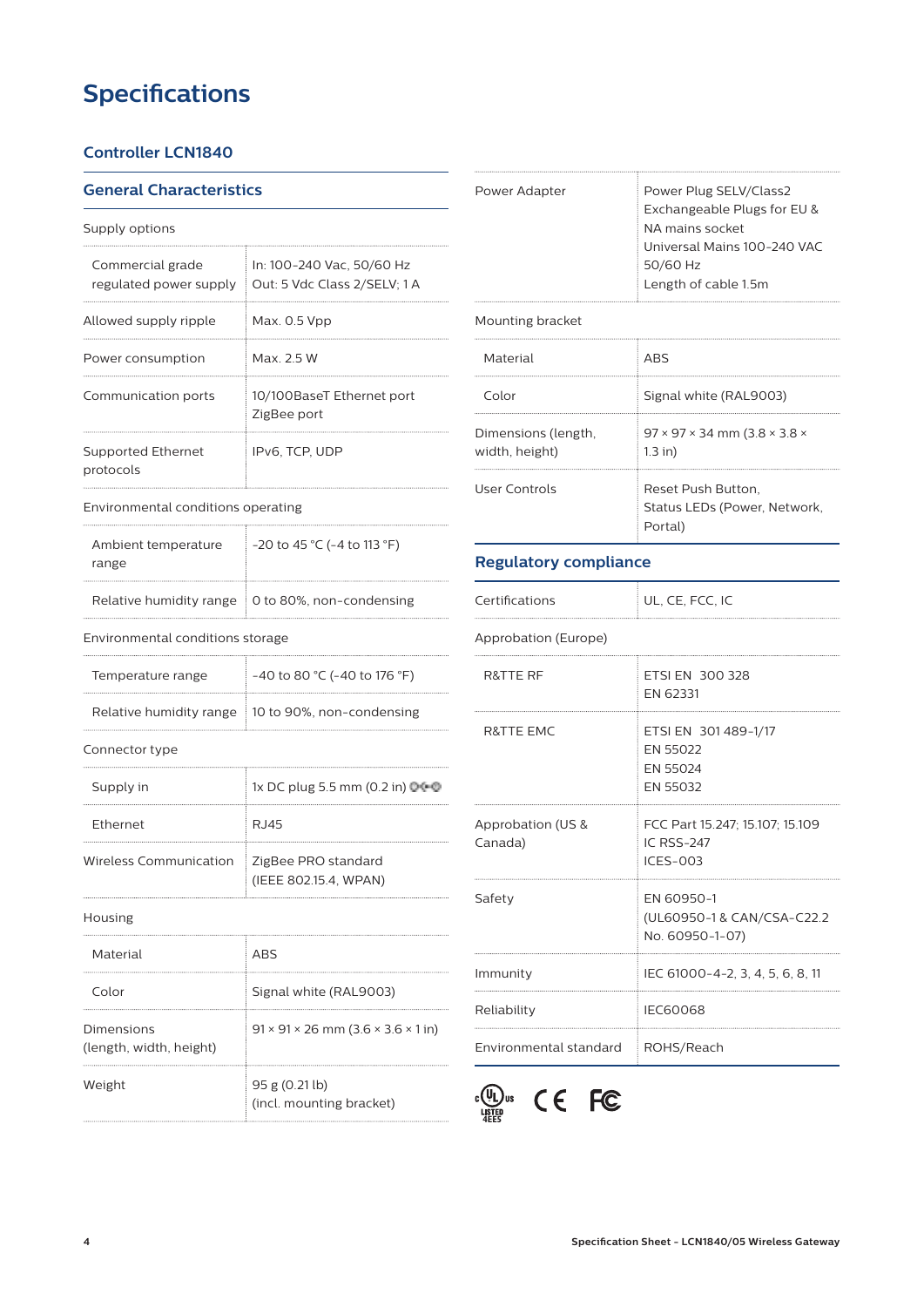# **Packing Data**

| <b>Type</b>    | <b>Dimensions</b>                                                         |  | <b>Material</b> | <b>Weight (net)</b>              | <b>Weight (gross)</b>       |  |
|----------------|---------------------------------------------------------------------------|--|-----------------|----------------------------------|-----------------------------|--|
| <b>LCN1850</b> | $110 \times 80 \times 110$ mm<br>$(4.3 \times 3.1 \times 4.3 \text{ in})$ |  | Cardboard       | $0.18$ kg<br>$(0.40 \text{ lb})$ | $0.31$ kg<br>$(0.68 \, lb)$ |  |

# **Ordering data**

EU version

| <b>Type</b>                               | MOQ Ordering number EAN code level 1 EAN code level 3 EOC |                |                |           |
|-------------------------------------------|-----------------------------------------------------------|----------------|----------------|-----------|
| LCN1840/05 Wireless 1<br>gateway IA Pro L | 9137 010 37703                                            | 8718696 775790 | 8718696 775806 | 775790 00 |

# US version

| <b>Type</b>                                | MOQ Ordering number UPC code level 1 UPC code level 3 Catalog code |               |                |            |
|--------------------------------------------|--------------------------------------------------------------------|---------------|----------------|------------|
| LCN1840/05 Wireless<br>gateway IA Pro L NA | 9137 010 37713                                                     | 046677 476335 | 50046677476330 | LCN1840/05 |